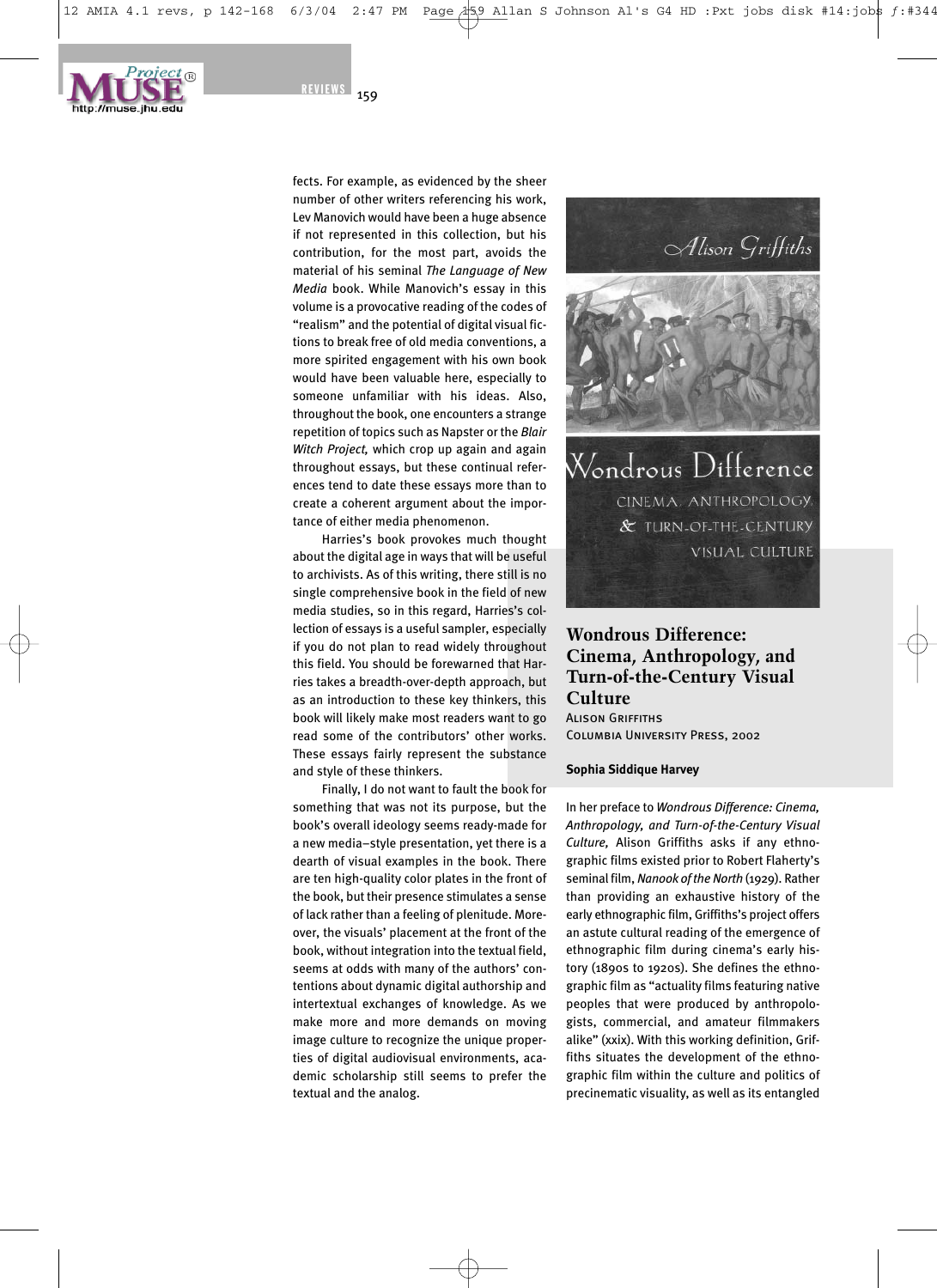position between nineteenth-century anthropology and popular culture.

This exhilarating journey is framed within an *ambivalent gaze* of what she calls "wondrous difference," which, according to Griffiths, "marked the historically disparate efforts of western painters, photographers, and filmmakers to visually evoke the encounter with the ethnographic Other" (xix). Griffiths is concerned with how filmmakers, anthropologists, museum curators, and the audience (both Western and indigenous) negotiate, translate, and process their fascination and astonishment with this difference. Griffiths, for example, explores the institutional and representational practices of the museum with its life groups, the world's fairs with its native villages, and anthropometric anthropology to tease out how these spaces visually evoke the ethnographic Other. In these contexts, the ethnographic Other is often shrouded in a form of salvage ethnography, where indigenous peoples, clad in primitive garb, display or enact cultural practices that are no longer culturally relevant. In the case of anthropometric photography, the ethnographic body is made "legible as an ethnographic sign" (96). These practices of visuality, argues Griffiths, informed the manner in which ethnographic cinema fashioned its representation of the Other.

Griffiths, concerned not merely with the politics and practices of visuality in precinematic spaces, turns to reception practices employed by audiences who frequented these spaces to examine how cinema spectators of the time were conditioned to read the early ethnographic film text. How, for example, did audiences observe the life group displays within a museum setting or the native villages at the world's fairs? The act of looking and navigating, Griffiths speculates, has less to do with the casual, detached, strolling figure of the flaneur and more to do with Walter Benjamin's other character of the *badaud* or gawker. The *badaud* journeys through the physical spaces of the world's fair or encounters the life group displays in the museum or sits in a darkened theater with a "desire to disappear into a crowd and simply stare at native peoples" (74). According to Griffiths, the spectator/museum goer as *badaud* underscores the tension between spectacle (gaping at, entranced with

native peoples) and pedagogy (the intent to impart anthropological knowledge about the life group display/native village/ethnographic film) that museum curators and anthropologistfilmmakers hoped to quell in order to secure the legitimacy of ethnographic film as a rigorous scientific document.

Such tensions reveal the uneasy dialogues circulating within the interstices of nineteenth-century anthropology, the space of popular culture, and the emergence of ethnographic film. Ethnographic filmmaking, with its often slippery relationship to popular culture, as evidenced by popular travel pictures like Edison's *In and around Havana, Cuba* (1911) and *From Durban to Zululand* (1913) and the wide appeal of world's fairs, threatened to destabilize nineteenth-century anthropology's claim that it was indeed a scientific discipline (205). Griffiths speculates that this entangled position between spectacle and pedagogy, rationalism and pleasure, science and art, was a mitigating factor in anthropology's tentative embrace of ethnographic filmmaking. It was also during the early twentieth century, Griffiths writes, that field-based anthropology was moving beyond visuality (anthropometric anthropology) to fieldwork that was more reliant on textuality (field notes). Hence, anthropologists attempting to incorporate the motion picture camera within the discipline faced an uphill battle.

Griffiths acknowledges that this institutional battle was made even more challenging by the relative expense and logistical difficulties of working with the motion picture camera in the often humid, hot, and physically daunting fieldwork locations. Ethnographic film's place within anthropology was therefore questioned vigorously. What would be the use value of such a film text? Would the film serve as a compelling cultural document? Would it function as a form of salvage ethnography to record the practices of vanishing peoples? Would it be used as a scientific tool to aid the anthropologist with data collection? In order to answer these questions, Griffiths examines the contributions of five incredibly intrepid anthropologistfilmmakers, including Frederick Starr, Pliny Earl Goddard, M. W. Hilton-Simpson, J. A. Haeseler, and Franz Boas, to the nascent field of visual anthropology.